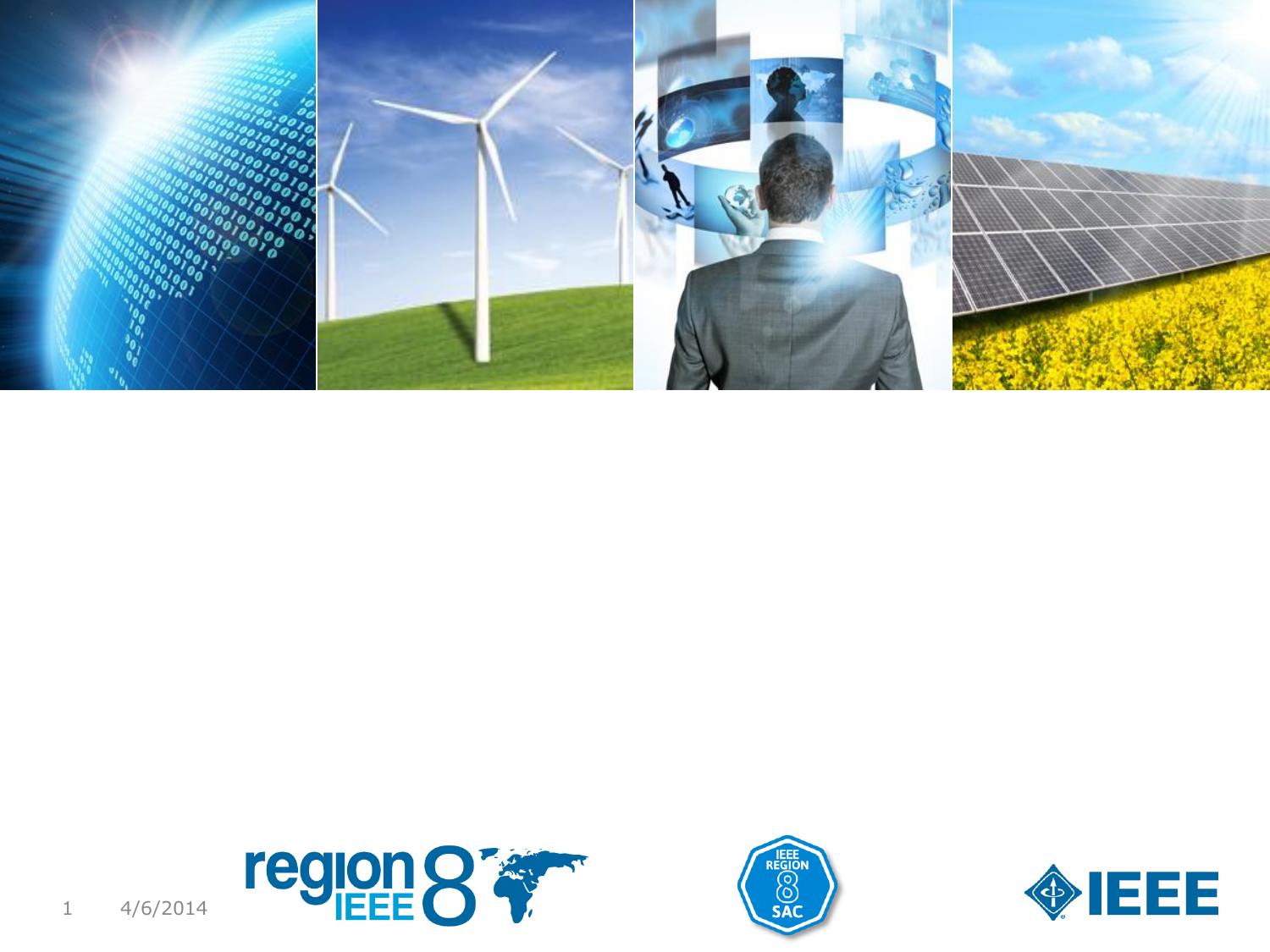A personalized form was sent to every Section Chair and those that did not reply online, were handed out the form in the 101<sup>st</sup> R8 Meeting in Sarajevo, Bosnia and Herzegovina

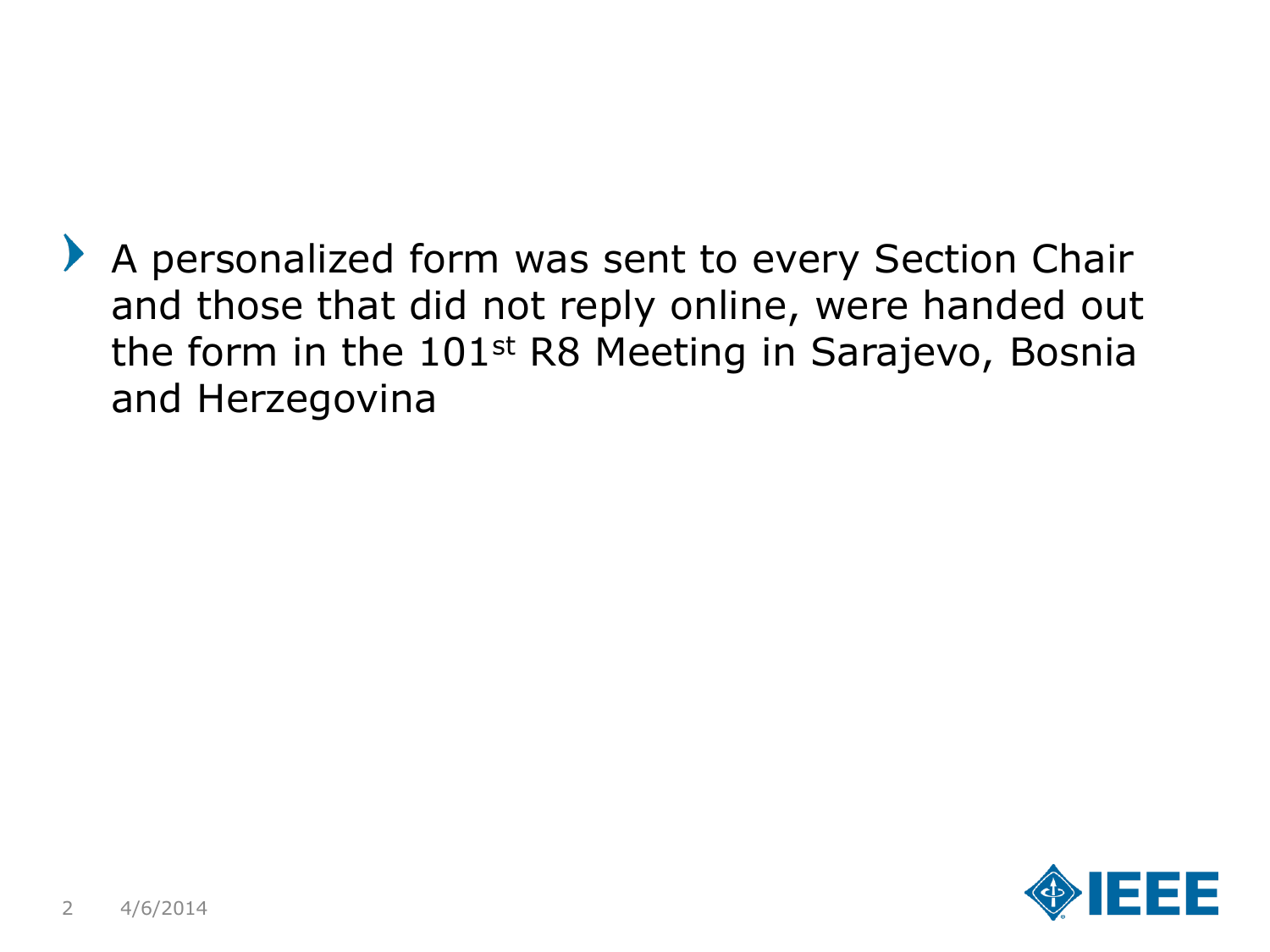Section Chairs were asked to choose between the three following choices for every branch in their Section:

Active Inactive Do not know

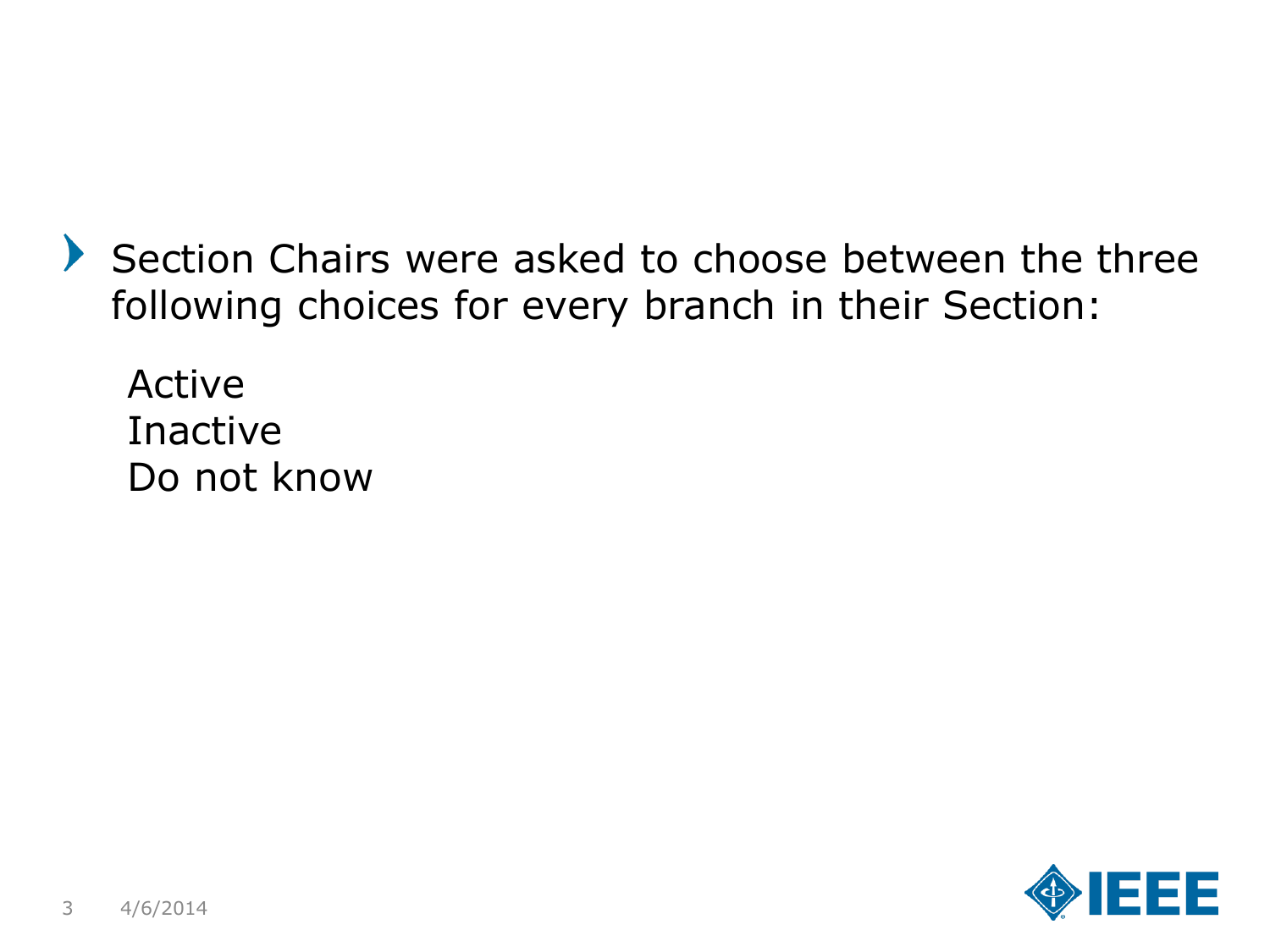

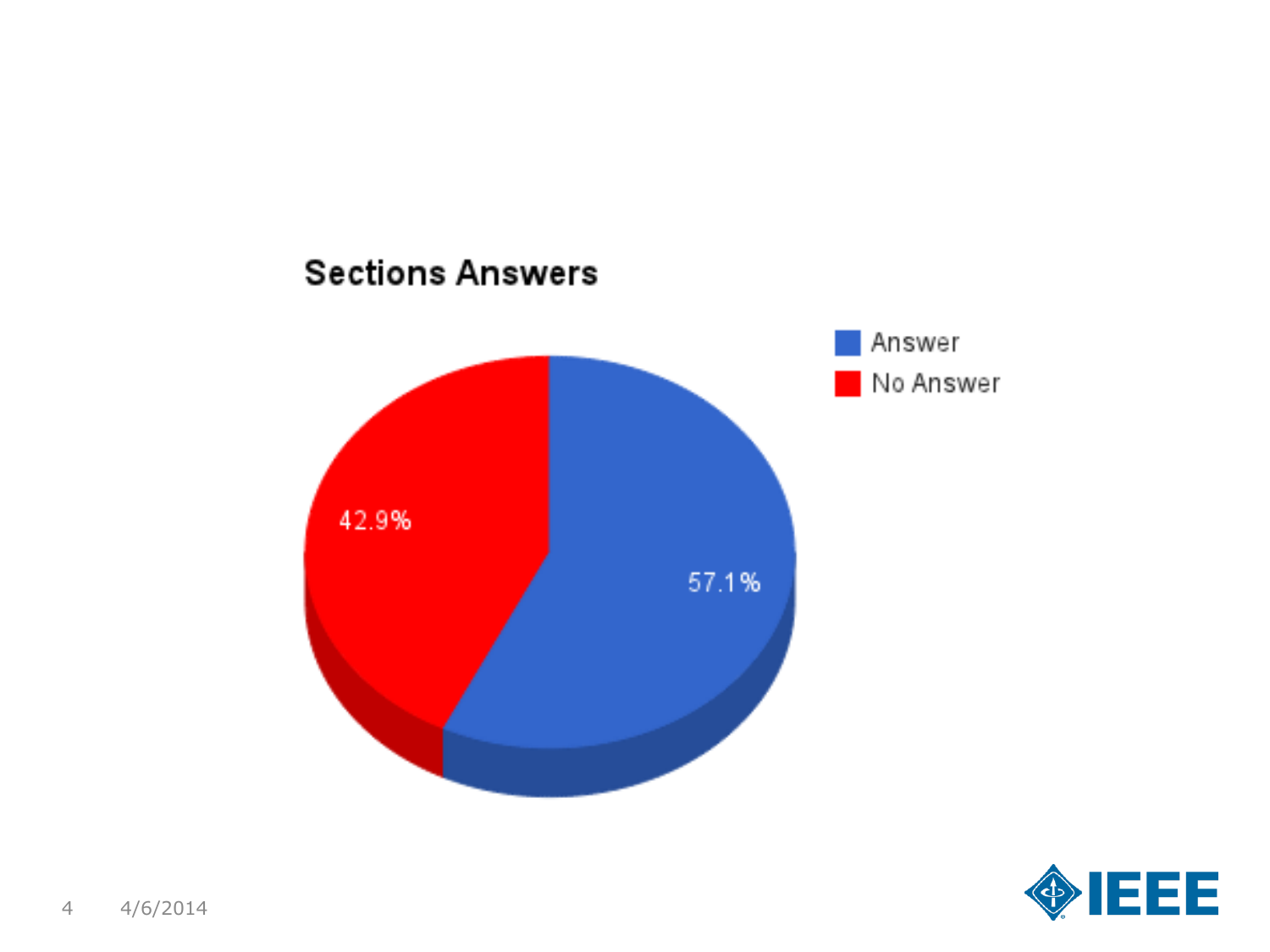

## Active

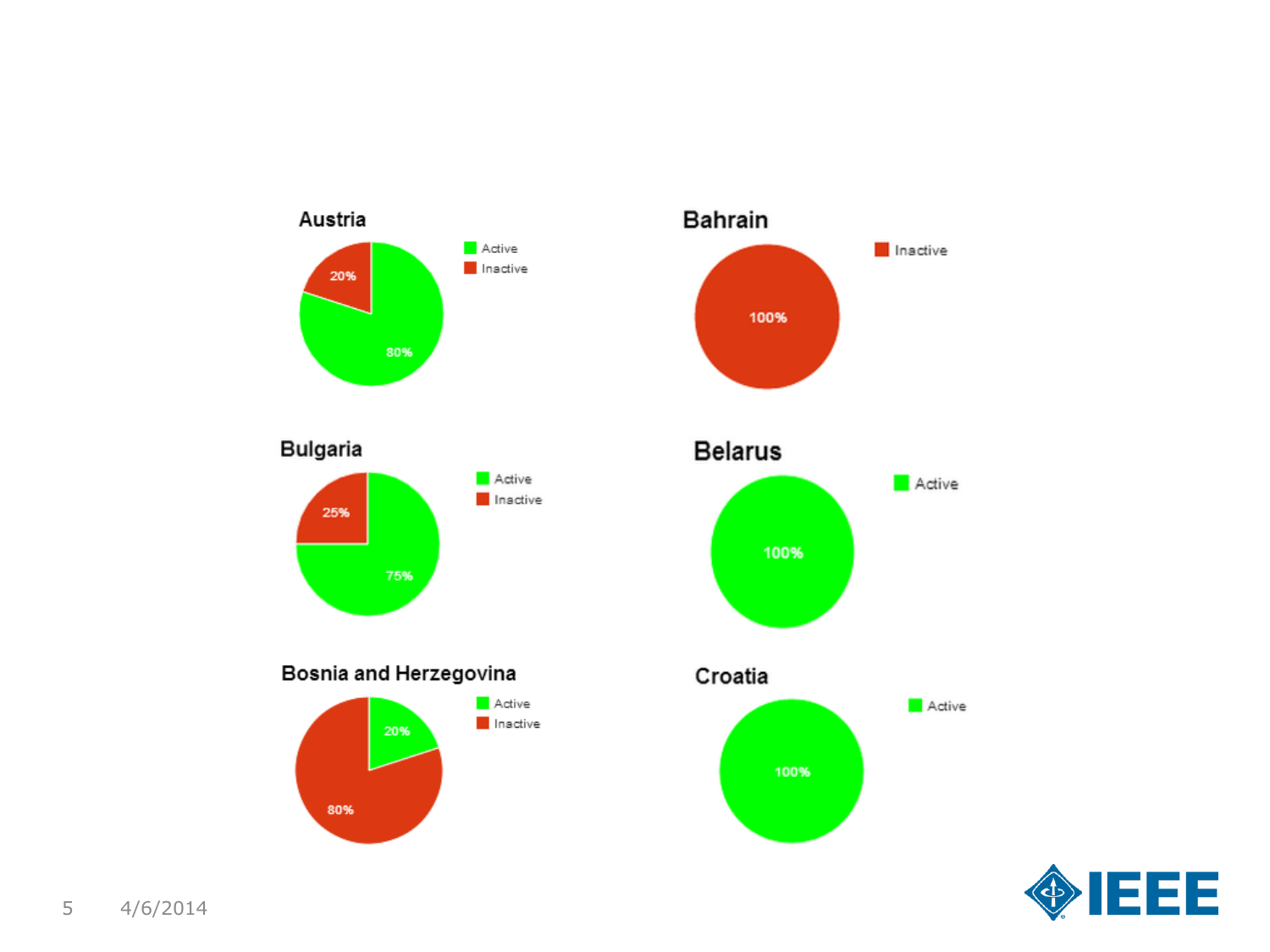- $\blacktriangleright$ 176/270 SBs are Active
- $\blacktriangleright$ 58/270 SBs are Inactive
- $\blacktriangleright$ 36/270 SBs are in an unknown situation



## Current Status of SBs (270)

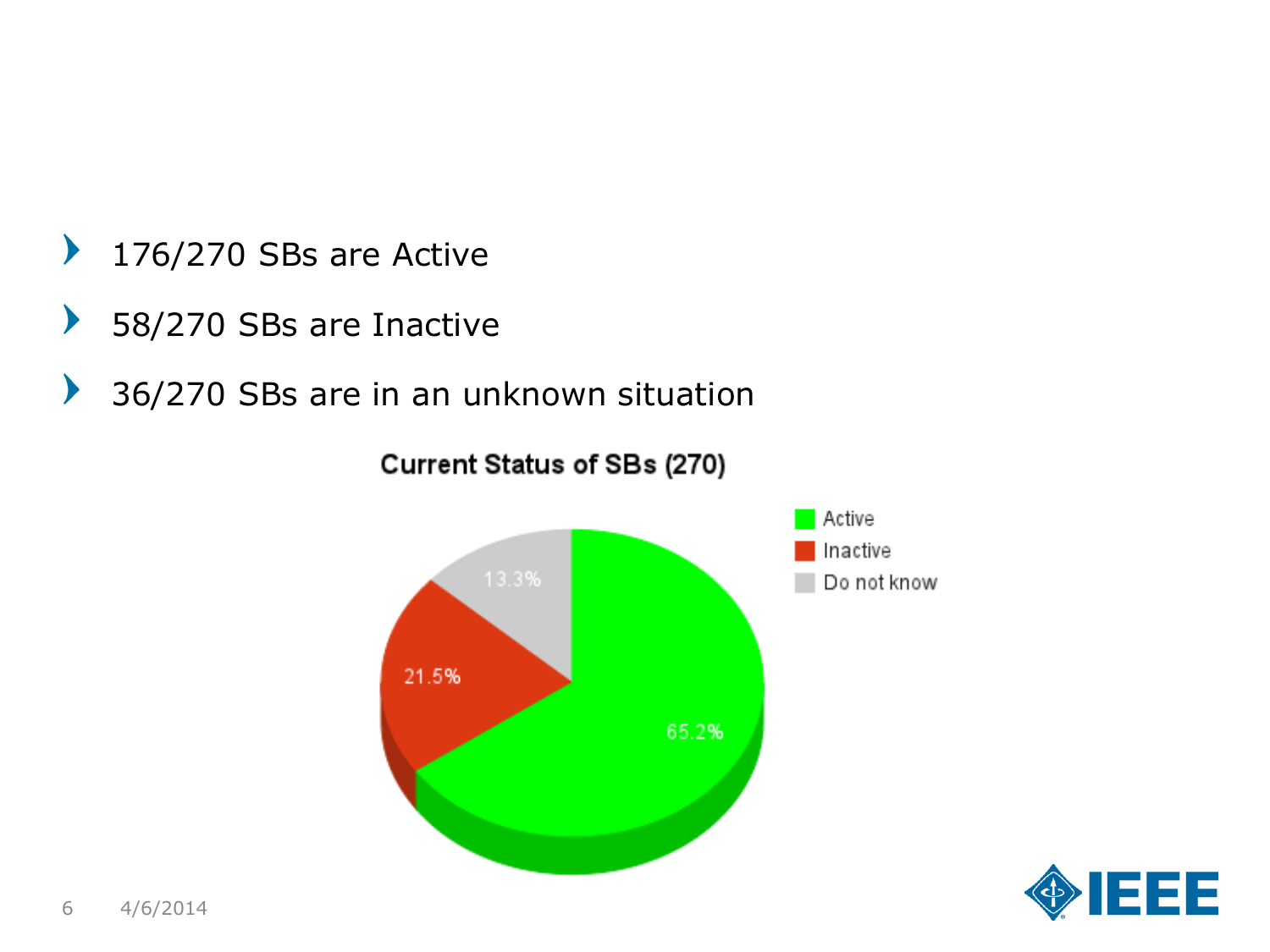## Approach Student Branch Chairs of dormant student branches and inactive Sections with personal emails and a form

- Approach Student Branch Counselors and Chairs of dormant student branches and inactive Sections with personal emails and a form
- Recognize the reasons of inactivity and propose solutions such as cookbook, event guidance and keeping contact as advisors
- Reward Section Chairs for having successful and active student branches in their Section (motion needed)

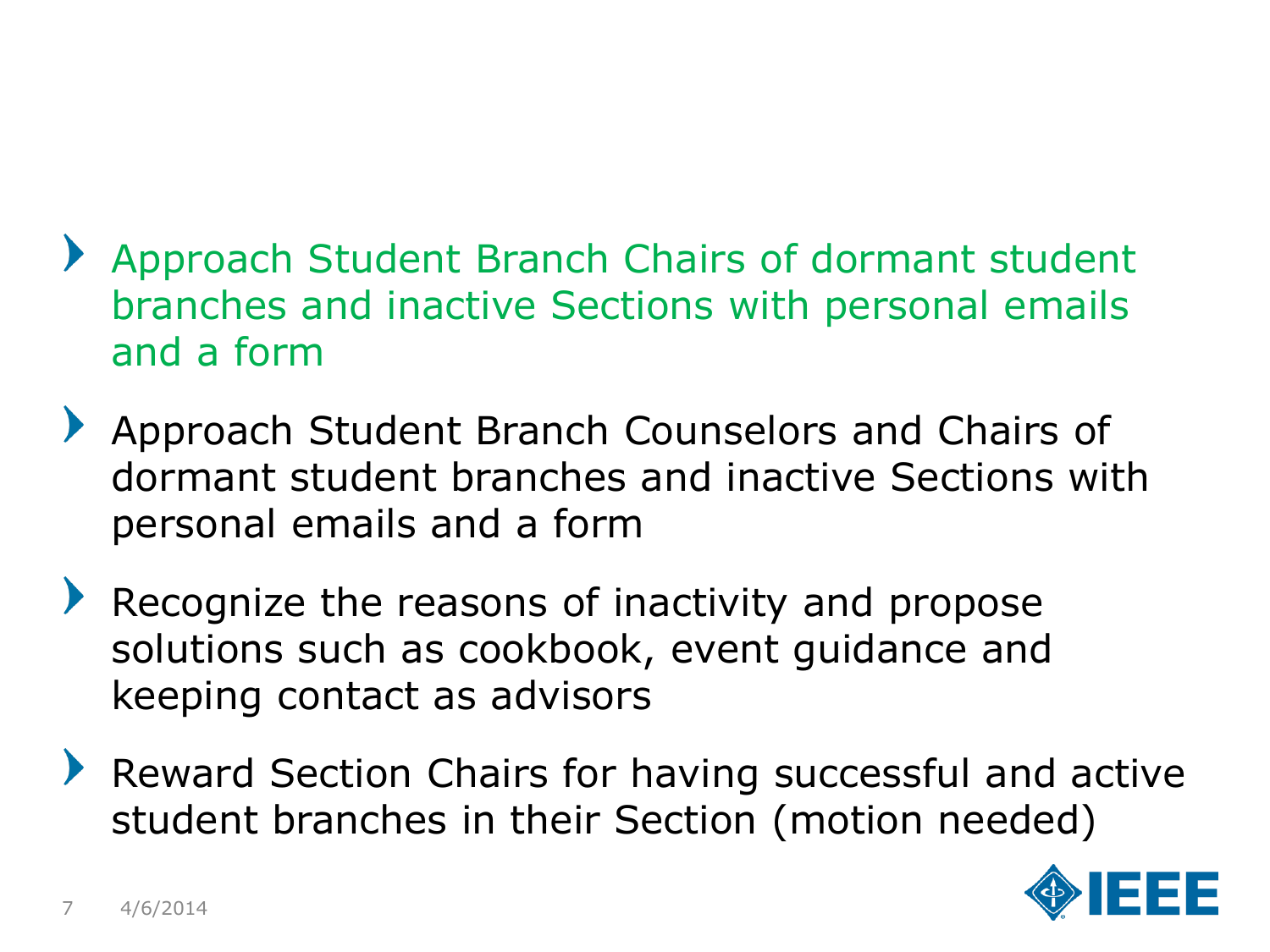- One student from each inactive student branch that will fill the form and participate in the revitalization project will be eligible to be funded (registration fee) for the SYP '14
- Funding support from R8 SAC will be also provided to the dormant student branches for their first event/student activity